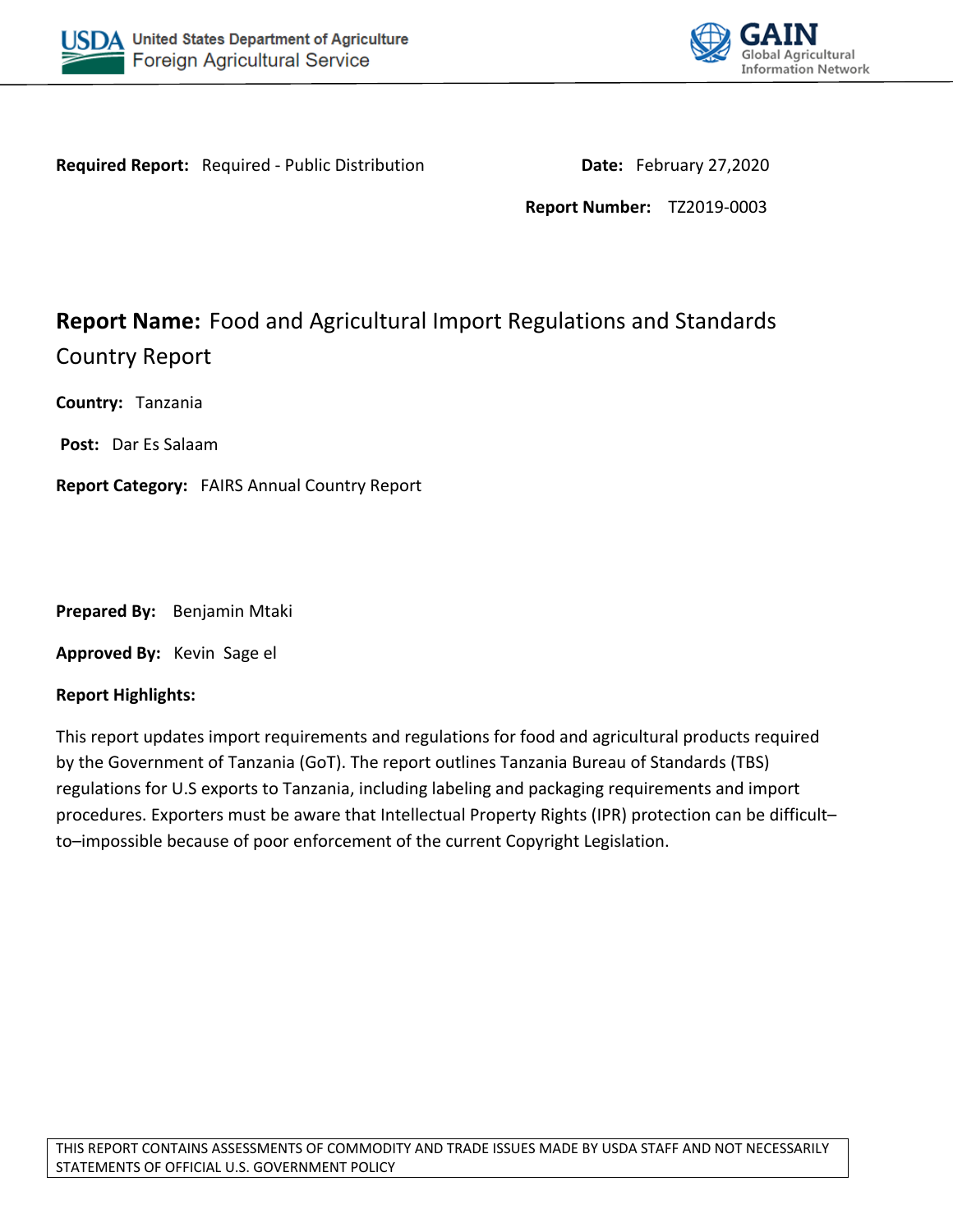# **Table of Contents:**

| ٠ |  |
|---|--|
|   |  |
|   |  |
|   |  |
|   |  |
|   |  |
|   |  |
|   |  |
|   |  |
|   |  |
|   |  |

# **Executive Summary:**

Tanzania's food regulatory system is generally consistent with the Sanitary and Phytosanitary (SPS) agreement of the World Trade Organization (WTO) and other international treaties including CODEX, World Organization for Animal Health (OIE), and International Plant Protection Convention (IPPC). The main regulations against which TBS evaluates U.S. exports to Tanzania are available at [TBS](http://www.tbs.go.tz/index.php/regulations)  [website.](http://www.tbs.go.tz/index.php/regulations)

Imports to Tanzania are subjected to different stages whereby the importer is advised to make declarations through their appointed Clearing and Forwarding Agent by submitting documents at least seven days before the arrival of the vessel. TBS is responsible for all matters concerning the importation and inspection of imported food products. To obtain a Food Importer Registration Certificate (FIRC), imported products must satisfy the Tanzanian import requirements as evaluated by TBS. Prior to the application seeking permission to import non-registered products, pre-shipment samples must be analyzed with the cost being incurred by the importer as prescribed in the Fees and Charges Regulations.. Additional information is available at Tanzania Bureau of Standards website.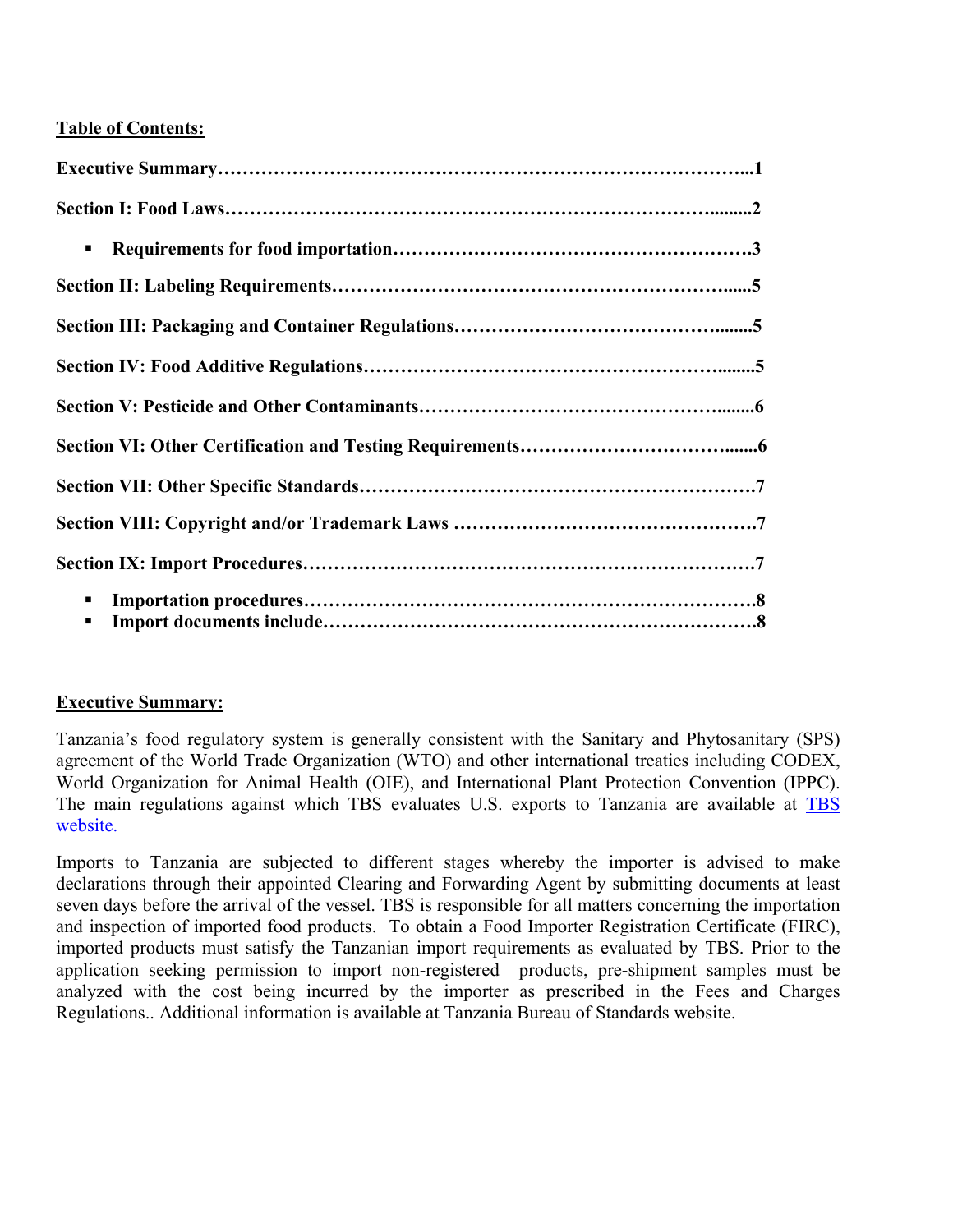# **Section I: Food Laws.**

In June 2019, the Tanzania National Assembly passed a Financial Bill that amended Section 130 of the Standards Act No. 2 of 2009, to reflect the additional functions of assuring the quality and safety of food and cosmetics products, which were performed by the Tanzania Food and Drugs Authority (TFDA). The Tanzania Bureau of Standards (TBS) was established under the Ministry of Industry and Trade by an Act of Parliament, the Standards Act No.3 of 1975 as the National Standards Institute and became operational in April 1976. It was subsequently renamed Tanzania Bureau of Standards through an amendment to the Act by Act No.1 of 1977. The Standards Act No. 3 was later repealed and replaced by the Standards Act No. 2 of 2009, which gave the Bureau more powers in carrying out its mandate.

The implementation of the new functions commenced on 1 July 2019 and includes registration of production premises for food and registration and certification of locally produced and imported food and cosmetics products.

The following has been commissioned to the Tanzania Bureau of Standards (TBS) since July 1, 2019:

- a) Premise registration certificates issued by TFDA to local manufacturers will be recognized by TBS until their five-year Expiry Date. Thereafter, new registration will be issued in accordance with TBS procedures.
- b) TBS will assume the responsibility for registering premises for new applicants using a harmonized system that observes safety and quality requirements for food products. Moreover, new registrations will be done for expiring premise registration certificates.
- c) Food samples will now be taken and tested once for both quality and safety requirements in accordance with relevant standards for initial inspection. This is aimed at reducing testing costs and turnaround time; thus, manufacturers are advised to make necessary preparations before embarking on food product certification processes.
- d) In case initial inspection samples do not conform to the quality and safety requirements for food, the manufacturer will be advised to take corrective action on observed discrepancies. After taking corrective action measures, re-inspection and retesting of samples may be conducted before issue of a license to use the Standards Mark of Quality.
- e) Upon positive factory inspection and laboratory test results, TBS shall issue a license to use the Standards Mark of Quality for products certified against national standards or a certificate for products certified against other standards.
- f) A license or certificate issued by TBS through the procedure specified in item e) above shall serve as an attestation of premise registration and product registration and confirmation of safety and quality of food. This is aimed at reducing annual licensing and/or certification costs and the piles of licenses and/or certificates at the manufacturer's premise.
- g) Concerning imported food products, TBS will recognize the registration of food products issued by TFDA and the certification of those products shall be done through a harmonized system, which observes safety and quality requirements for food products.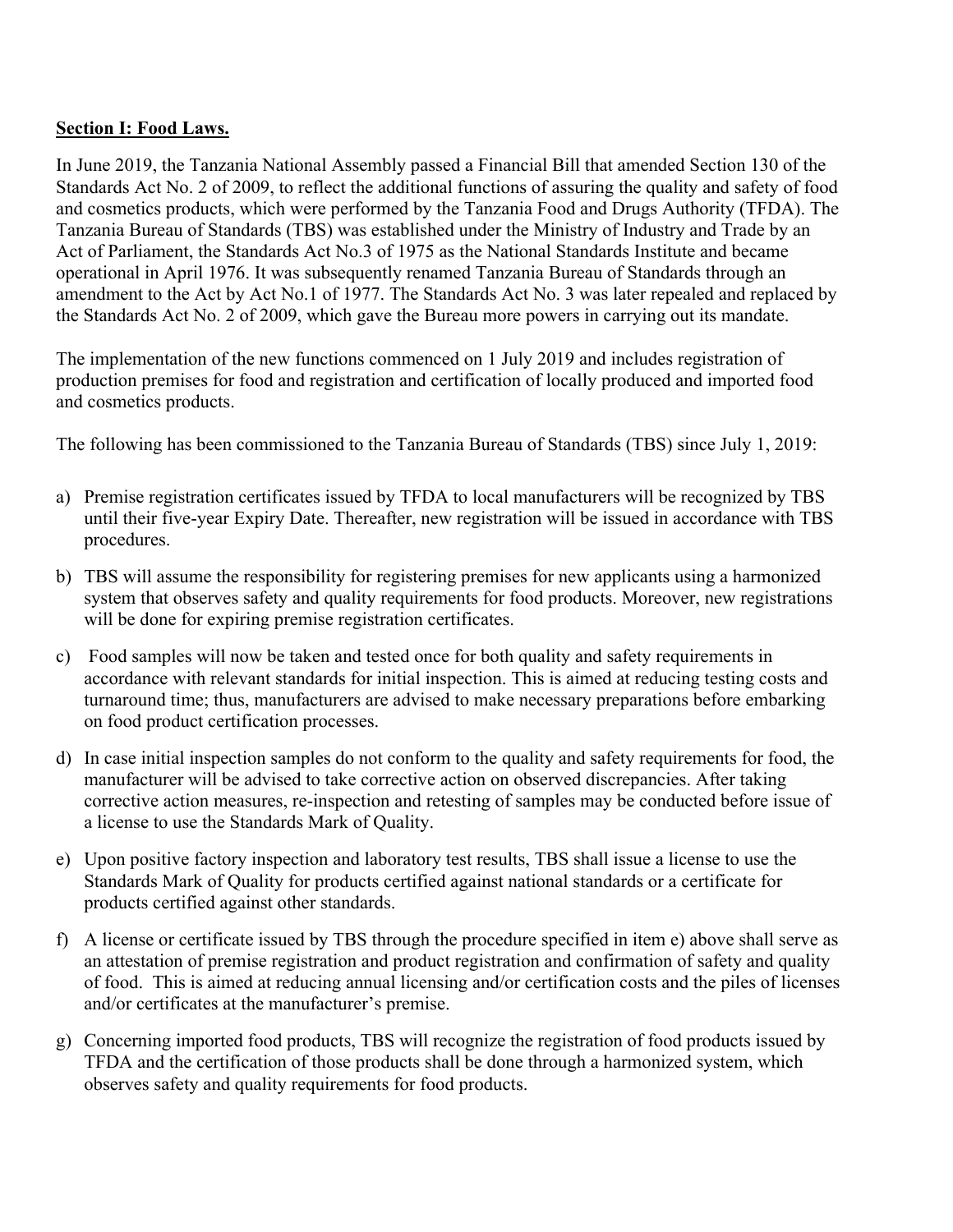- h) TBS will assume the responsibility for registering imported food products using a harmonized system, which observes safety and quality requirements for food products. Moreover, new registrations will be done for expiring registrations for imported food products.
- i) TBS will proceed with safety and quality assurance of imported products through the existing certification schemes, i.e. Pre-Shipment Verification of Conformity to Standards (PVoC) Programme or Destination Inspection (DI).
- j) To acquire the Certificate of Conformity under PVoC, the importer of food products is required to attach the registration certificate issued by TFDA (for registered products) or TBS registration certificate for products registered after the amendment of the Act.
- k) For unregistered products, the importer is required to submit samples at TBS for assessment and registration before embarking on importation process. Samples shall be accompanied with a formal request. For unregistered products entering the country, registration shall be done through a harmonized system for registration of imported food products that observes safety and quality requirements for the products.
- l) Other quality and safety assurance measures in accordance with international standards namely ISO/IEC 17067, 17065 and 17020 shall be maintained through existing procedures that are revised from time to time to enhance their effectiveness. The measures will include market and factory surveillance to ensure conformity to systems requirements and to ensure that manufacturers and distributors of products abide by the safety and quality requirements for food and other products.

### **Requirements for food importation:**

Applicants are granted import permits after complying with the following requirements:

- i. Registration of the importer and food products to be imported. This is done by filling the online forms available at <https://oas.tbs.go.tz/>
- ii. Application for importation by completing the online forms on the TBS imports and exports portal <https://oas.tbs.go.tz/>
- iii. Inspection and approval of foods by the inspector at the point of entry prior to distribution onto the market.
- iv. Regular laboratory analysis of foods to check for compliance;
- v. Samples from suspect foods can be taken for laboratory analysis;
- vi. Shelf life of non-perishable foods should be more than six months at the time it arrives at the official point of entry; and
- vii. Foods determined to be noncompliant at the point of entry are returned to the country of origin at the expense of the importer or can be destroyed at the expense of the importer.

Tanzania's food regulatory system is generally consistent with the Sanitary and Phytosanitary (SPS) agreement of the World Trade Organization (WTO) and other international treaties including CODEX, World Organization for Animal Health (OIE), and International Plant Protection Convention (IPPC).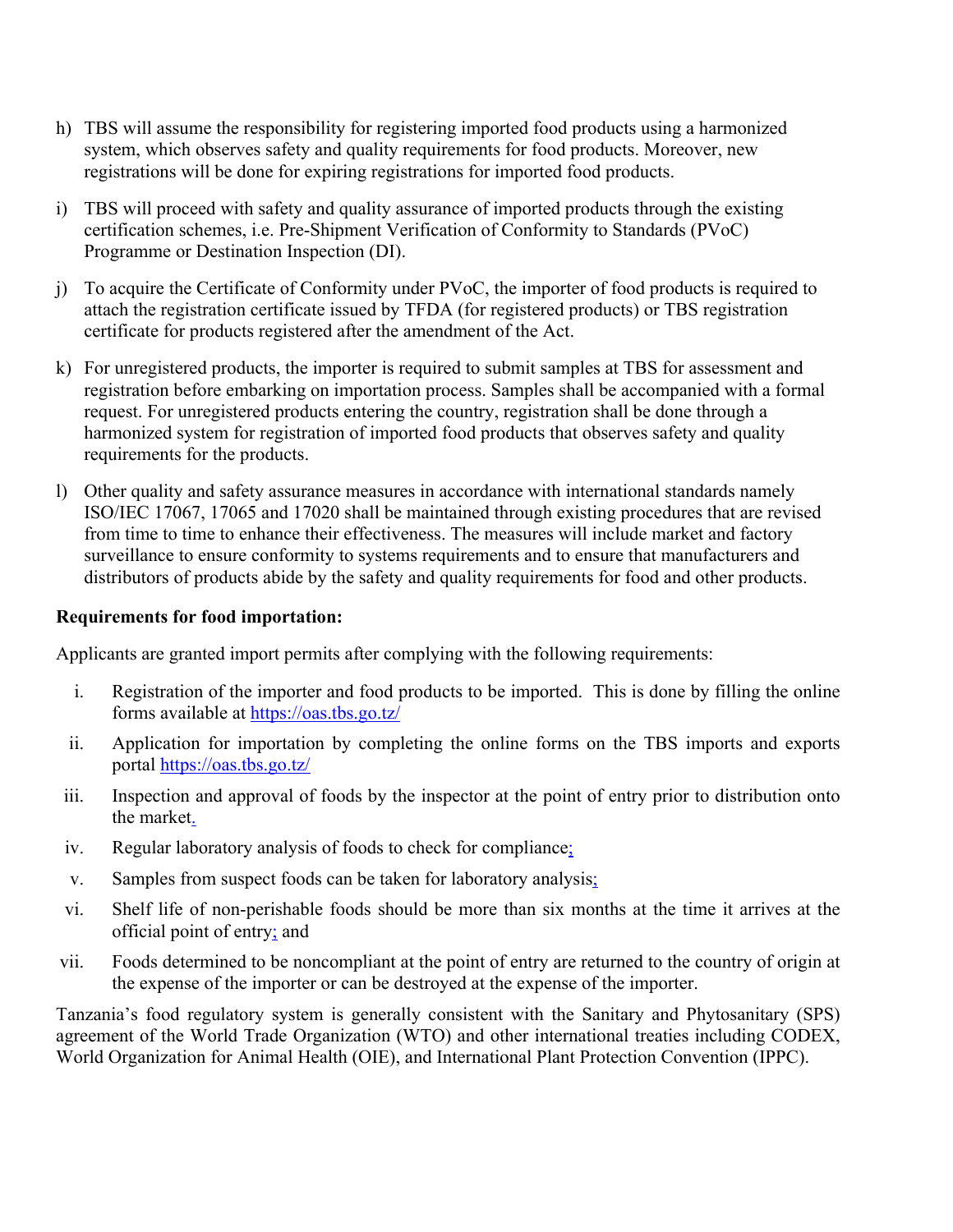The main regulations against which [TBS](http://www.tbs.go.tz/index.php/regulations) evaluates U.S. exports to Tanzania are available at TBS [website](http://www.tbs.go.tz/index.php/regulations) and are listed below:

- 1. [The Standards \(Certification\) Regulations, 2009:](http://www.tbs.go.tz/images/uploads/Certification_Regulations.pdf)
- 2. [The Standards \(Tested Products\) Regulatiosn,2009](http://www.tbs.go.tz/images/uploads/Tested_Product_Certification_Regulations-1.pdf)
- 3. [The Standards \(Compulsory Batch Certification of Imports\) Regulations, 2009](http://www.tbs.go.tz/images/uploads/Batch_Certification_Regulations.pdf)

Other laws that evaluate U.S exports to Tanzania are:

- 1. The Plant Protection Act, 1997
- 2. The Plant Protection Regulations, 1998
- 3. The Plant Protection Act,1997 Regulations Schedules 1-16
- 4. The Cereal and other Produce Act, 2009
- 5. The Seeds Act (No.1), 2003
- 6. The Coffee Industry Act, 2001
- 7. The Crops Laws (miscellaneous amendments) Act, 2009
- 8. The Protection of New Plant Varieties (Plant Breeders' Rights) Act, 2002
- 9. The Cereals and other Produce Regulations, 2011
- 10. The Finance Act, 2015
- 11. Value Added Tax (General) Regulations, 2015
- 12. National Biotechnology Policy of 2010
- 13. National Environmental Policy of 1997
- 14. National Trade Policy of 2003
- 15. The Fisheries Act of 2003

#### **Section II: Labeling Requirements**

TBS regulates food labelling and has the task to evaluate and register prepackaged foods before approval for distribution and marketing in Tanzania. The evaluation includes assessment of labelling information to ensure that it complies with the specifications of the TBS food labelling regulations and the Codex standard 1-1985. According to the TBS Food Labelling Regulations and the Codex General Standard for the Labelling of Pre-Packaged Foods (Codex Stan 1 -1985), the pre-packaged food labelling should include name of the food, list of ingredients, net content, name, and address of the manufacturer and country of origin. Other information includes the batch /lot identification, date markings (manufacture and expiry dates), Quantitative Ingredient Declarations (QUID), storage conditions, nutrition information (composition) and instructions for use. All this information is essential to help consumers in making choices of food depending on preference, dietary restrictions, and other reasons. The GoT requires an English and/or Kiswahili label on all consumer food products.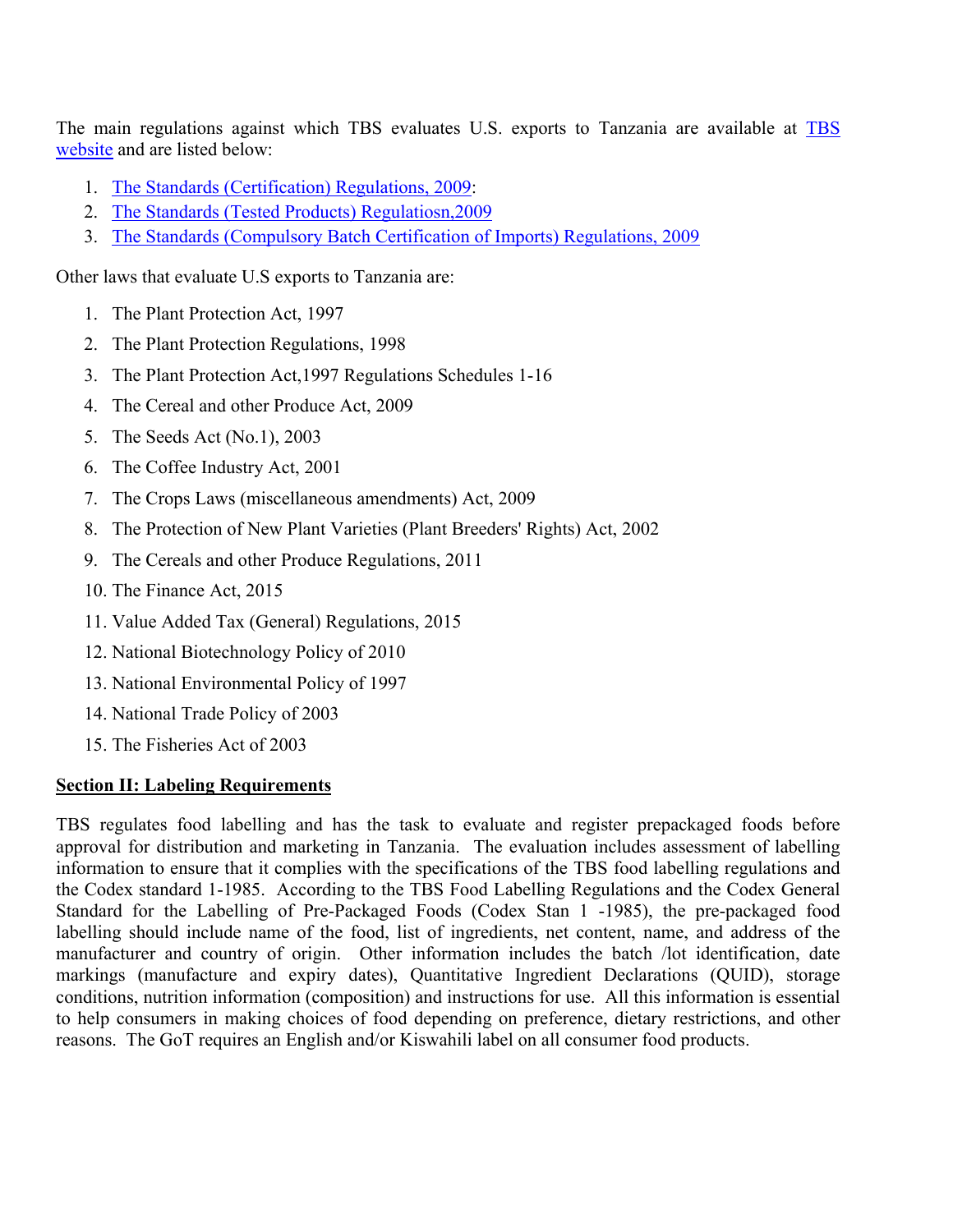# **Section III: Packaging and Container Regulations**

The Tanzania Standard (TZS 538-1991) has defined 'packaging' as an art and the operations involved in ensuring the commodity is packed securely, including handling, storage, sale and delivery. In Tanzania, the packaging technology considers the facts about the product nature and other characteristics, facts about the hazards to transport, and about packaging materials and forms, machinery. The major acceptable packaging materials for agricultural products are:

- Metal cans and metal ended composite containers.
- Glass bottles and jars.
- Molded, rigid and semi rigid plastic containers.
- Collapsible tubes made in both metal and plastic.
- Folding and rigid paper board boxes and cartons.
- Molded paper containers; and

Flexible packaging such as papers, films (plastic films, including low density polythene and medium and high-density polyethylene, polypropylene, cellulose (cellophane), aluminum foil, and cloth or vegetable fibers (cotton, jute, linen, sisal and coconut) from any country.

# **Section IV: Food Additive Regulations**

Food additives and the regulation thereof are an important variable when considering a country's openness to trade within the context of protecting the health of its population. Nevertheless, not all developing countries are able to effectively regulate and monitor additives in food.

TBS regulates food additives through Section 130 of the Standards Act No. 2 of 2009. Where there are no specific GoT guidelines, TBS follows the CODEX approved food additives as references to regulate food additives. Tanzania has both positive and negative lists for food additives. The lists are not yet available online but are available by request from the regional or national TBS offices. The GoT restricts the use of food additives in baby food. Where an additive is not listed in GoT regulations, TBS relies, and requires that the Pre-Shipment Verification of Conformity (PVoC) agent rely on the CODEX list.

#### **Section V: Pesticide and Other Contaminants**

The Tropical Pesticides Research Institute (TPRI) Act, 1979 mandates the pesticide research institute to regulate importation, exportation, manufacture, distribution, and use of pesticides in Tanzania. TPRI is also in charge of pesticide registration and maintains a list of registered products, restricted and banned pesticides. TPRI refers to CODEX standards for tolerance levels.

Other government institutions enforcing pesticide/contaminant regulations include:

- TFDA monitors and analyzes pesticide residues in their accredited analytical chemistry laboratory.
- Tanzania Bureau of Standards (TBS) sets the standards and monitors compliance.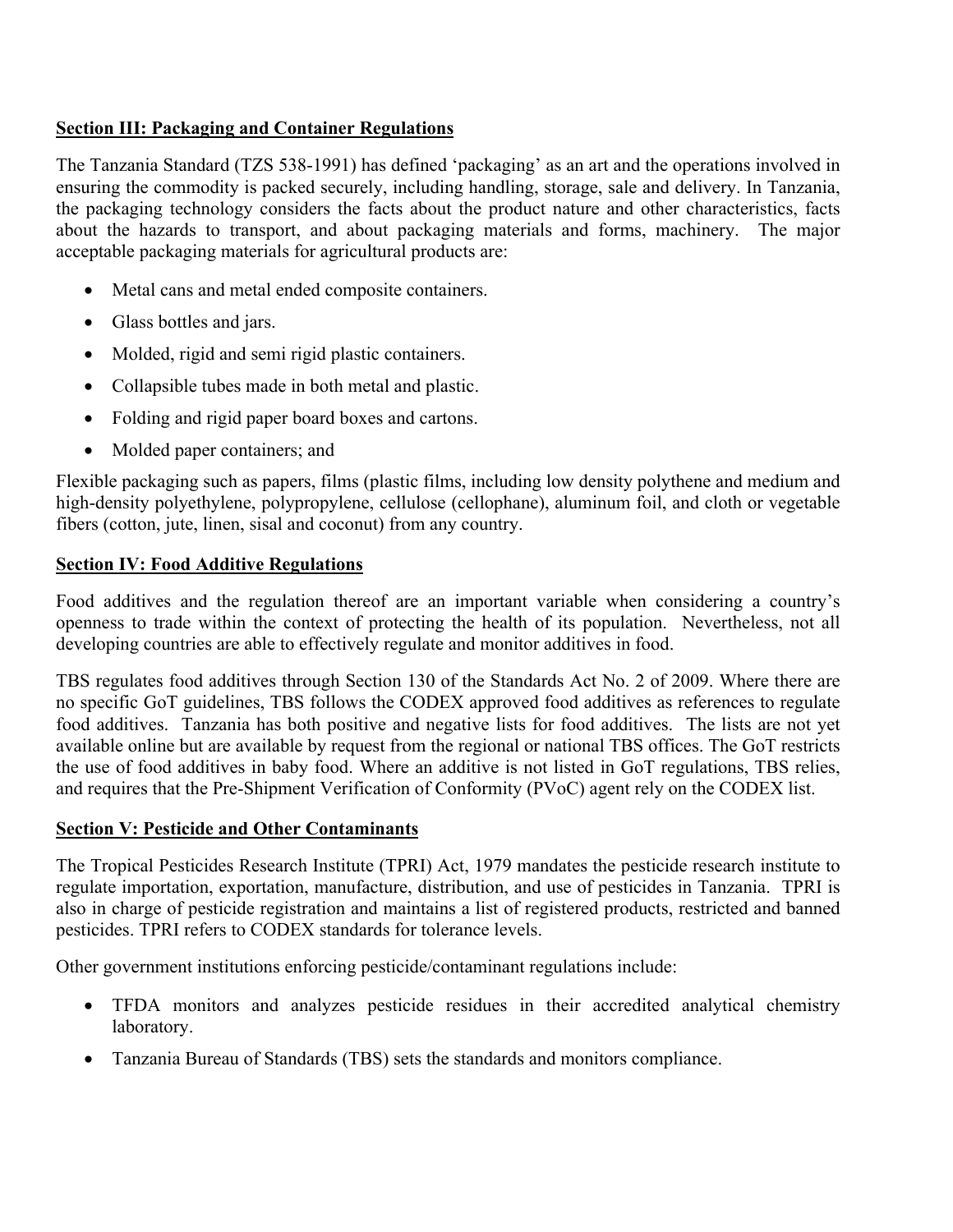- Tanzania Veterinary Services (TVS) and Tanzania Veterinary Laboratory Agency (TVLA) checks on pesticide residues in animal products, feed and animal health drugs; and
- Tanzania Atomic Energy Commission (TAEC) checks on the maximum residue limit to food.

# **Section VI: Other Certification and Testing Requirements**

TBS is responsible for all matters concerning the importation and inspection of imported food products. To obtain a Food Importer Registration Certificate (FIRC), imported products must satisfy the Tanzanian import requirements as evaluated by TBS. The FIRC provided by the Director General of the TBS is valid for one year. A registered Food Importer shall be required to apply for an import permit by filling in prescribed forms as stipulated under Schedule III and Schedule IV for registrable and nonregistrable foods respectively. Application for import permit should be accompanied by the following documents:

- a) Proforma invoice from the supplier;
- b) Certificate of analysis from manufacturer of the exporting country;
- c) Health certificate from competent regulatory body of the exporting country;
- d) Phytosanitary certificate (in case of importation of unprocessed cereal and plant origin products);
- e) Radiation free certificate, where applicable;
- f) Zoo sanitary certificate in case of non-processed foods of animal origin;
- g) Certificates from relevant bodies for specific food products (e.g. Sugar Board, Dairy Board);
- h) Bill of lading/Airway bill;
- i) Certificate of origin; and
- j) A copy of previous import permits which shows that the consignment was inspected at the port of entry

Prior to the application for importation of non-registrable products. Pre-shipment samples for analysis whose cost will be incurred by importer as prescribed in the Fees and Charges Regulations, 2011 shall be submitted. Additional information is available at Tanzania Bureau of Standards website.

# **Section VII: Other Specific Standards**

Tanzania Bureau of Standards (TBS) implemented a new product conformity assessment program for the control of certain categories of imported goods. Imported goods under the program require a Certificate of Conformity (CoC). TBS has appointed two inspection companies SGS and Bureau Veritas to conduct Pre-Export Verification of Conformity (PVoC) to standards program.

PVoC to standards program started on February 1, 2012 and the new contract began May 1, 2015. PVoC aims to ensure all imports of regulated products comply with the approved Tanzanian technical regulations, (i.e. Tanzanian or other approved international standards), before shipment. The CoC issued by PVoC partners shall be provided for customs clearance. [www.tbs.go.tz/images/uploads/PVoC\\_HARMONISED\\_PR0CEDURE\\_\(SUMMARISED\).pdf](http://www.tbs.go.tz/images/uploads/PVoC_HARMONISED_PR0CEDURE_(SUMMARISED).pdf)